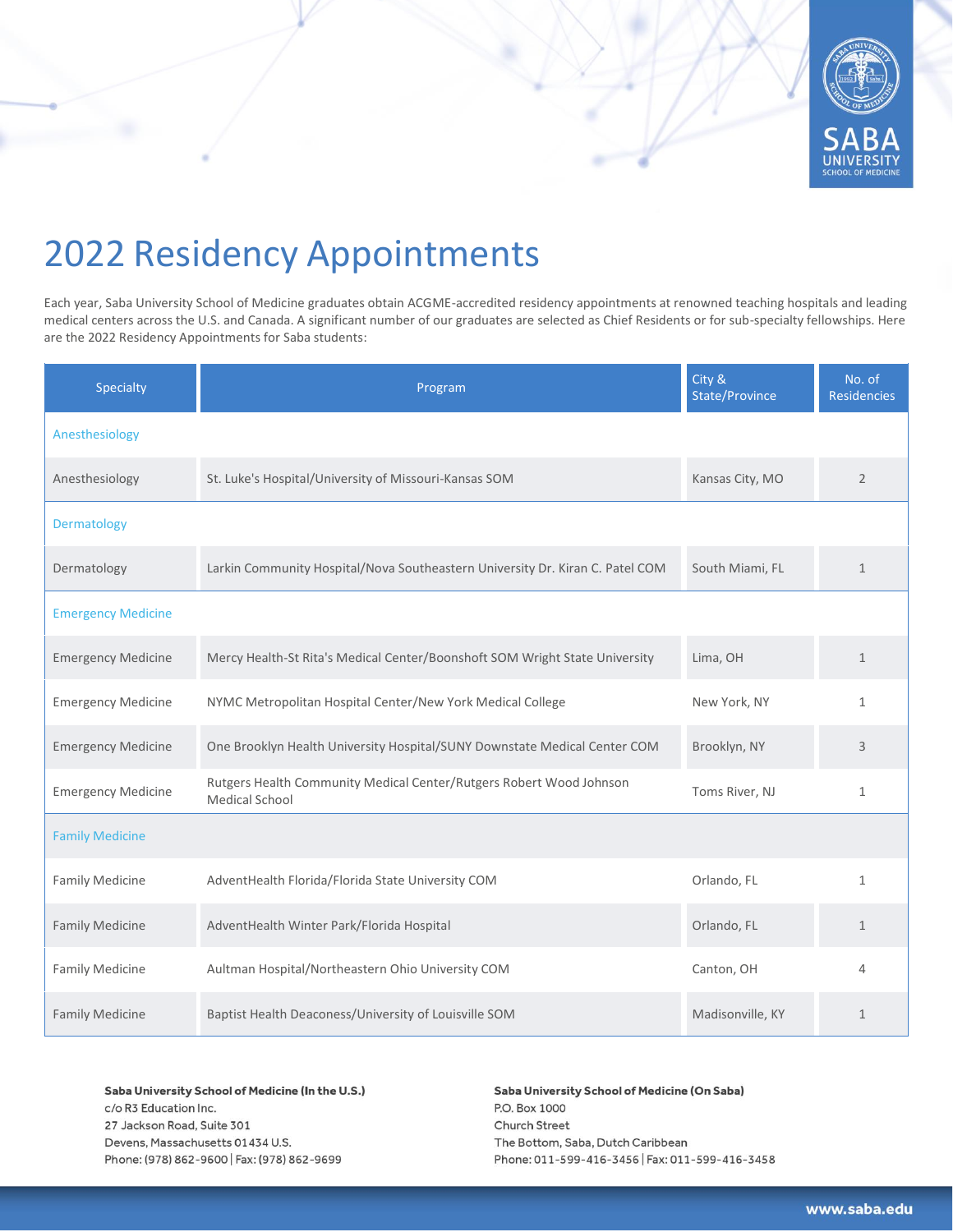

| Specialty              | Program                                                                                      | City &<br>State/Province | No. of<br><b>Residencies</b> |
|------------------------|----------------------------------------------------------------------------------------------|--------------------------|------------------------------|
| <b>Family Medicine</b> | Center for Family Medicine/University of North Dakota SOM                                    | Minot, ND                | $\mathbf 1$                  |
| <b>Family Medicine</b> | Central Maine Medical Center/University of New England College of Osteopathic<br>Medicine    | Lewiston, ME             | $\mathbf{1}$                 |
| <b>Family Medicine</b> | Community Health Center of Southeast Kansas/University of Kansas SOM                         | Pittsburg, KS            | $\overline{2}$               |
| <b>Family Medicine</b> | Detroit Medical Center/Wayne State University                                                | Detroit, MI              | $\mathbf{1}$                 |
| <b>Family Medicine</b> | Eastern Maine Medical Center/University of New England College of Osteopathic<br>Medicine    | Bangor, ME               | $\mathbf{1}$                 |
| <b>Family Medicine</b> | Forbes Family Medicine/Lewis Katz SOM at Temple University                                   | Monroeville, PA          | $\mathbf{1}$                 |
| <b>Family Medicine</b> | Hennepin Medical Center/University of Minnesota Medical School                               | Minneapolis, MN          | $\mathbf{1}$                 |
| <b>Family Medicine</b> | Indiana University SOM - Arnett                                                              | Lafayette, IN            | $\mathbf{1}$                 |
| <b>Family Medicine</b> | Maine-Dartmouth Family Medicine/University of New England College of<br>Osteopathic Medicine | Augusta, ME              | $\mathbf{1}$                 |
| <b>Family Medicine</b> | Mayo Clinic College of Medicine & Science                                                    | Jacksonville, FL         | $\mathbf{1}$                 |
| <b>Family Medicine</b> | McLaren Bay Region/Michigan State University College of Osteopathic Medicine                 | Bay City, MI             | $\mathbf{1}$                 |
| <b>Family Medicine</b> | McLeod Regional Medical Center/University of South Carolina SOM                              | Florence, SC             | $\overline{2}$               |
| <b>Family Medicine</b> | <b>McMaster University</b>                                                                   | Niagara, ON              | $\mathbf{1}$                 |
| <b>Family Medicine</b> | Medical College of Georgia/Medical College of Georgia at August University                   | Augusta, GA              | $\mathbf 1$                  |
| <b>Family Medicine</b> | Memorial Hospital at Gulfport/William Carey University College of Osteopathic<br>Medicine    | Gulfport, MS             | $\mathbf{1}$                 |
| <b>Family Medicine</b> | Mercy Health Grand Rapids/Michigan State University College of Human Medicine                | Lima, OH                 | $\mathbf{1}$                 |
| <b>Family Medicine</b> | Mercy Hospital/Arkansas College of Osteopathic Medicine                                      | Ft. Smith, AR            | $\mathbf{1}$                 |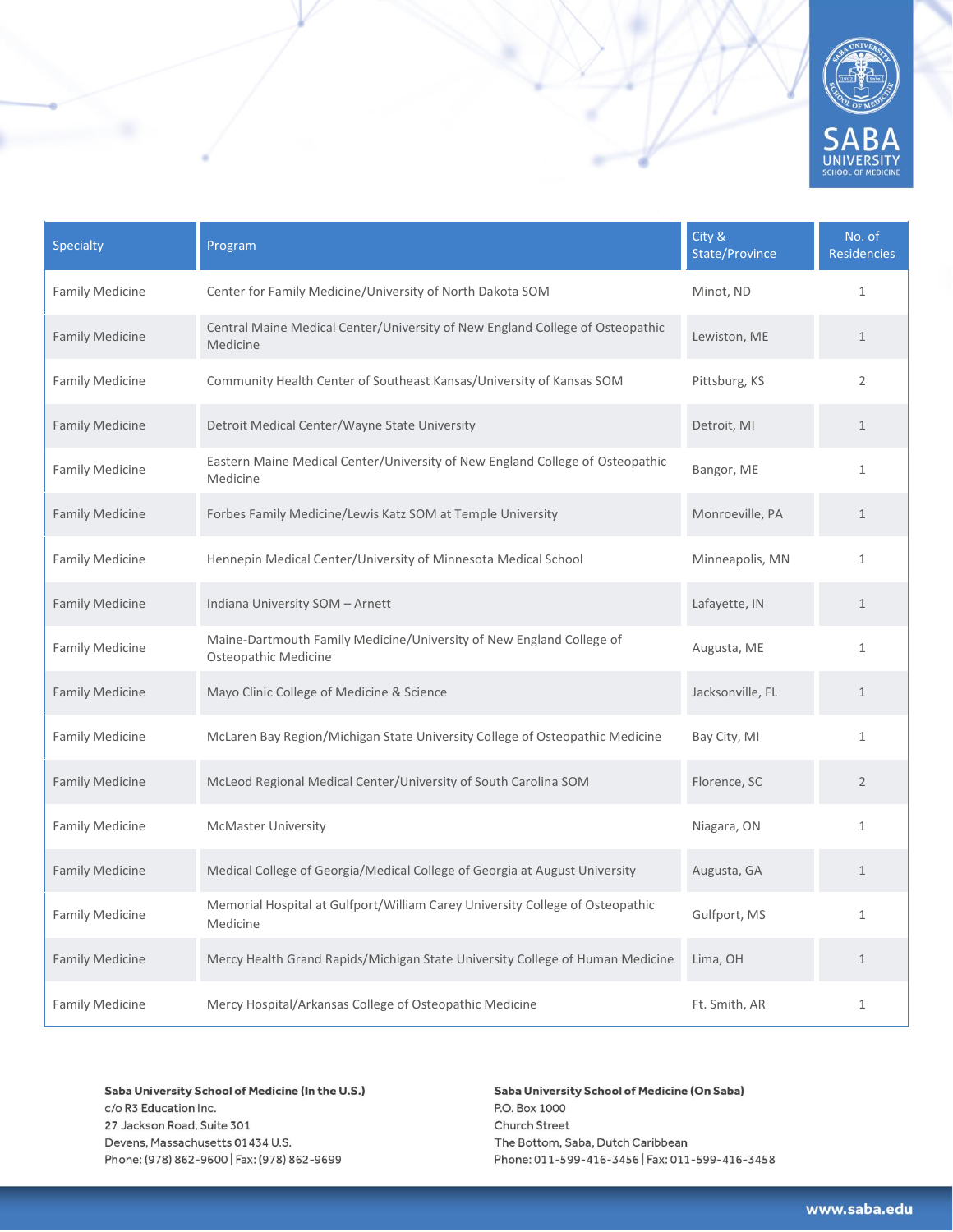

| Specialty                | Program                                                                                                         | City &<br>State/Province | No. of<br><b>Residencies</b> |
|--------------------------|-----------------------------------------------------------------------------------------------------------------|--------------------------|------------------------------|
| <b>Family Medicine</b>   | Mercy St. Vincent Medical Center/Ohio University Heritage College of Osteopathic<br>Medicine                    | Toledo, OH               | $\mathbf{1}$                 |
| <b>Family Medicine</b>   | <b>Mission Community Hospital</b>                                                                               | Panorama City, CA        | $\mathbf{1}$                 |
| <b>Family Medicine</b>   | Mt. Sinai Hospital Medical Center/University of Illinois COM                                                    | Chicago, IL              | $\mathbf{1}$                 |
| <b>Family Medicine</b>   | Munson Med Ctr-MI/Michigan State University College of Human Medicine                                           | Traverse City, MI        | $\mathbf{1}$                 |
| <b>Family Medicine</b>   | Robert Packer Hospital/Guthrie Program/Lake Erie College of Osteopathic<br>Medicine                             | Sayre, PA                | $\overline{2}$               |
| <b>Family Medicine</b>   | St. Joseph's Health/SUNY Upstate Medical University College of Medicine                                         | Syracuse, NY             | 5                            |
| <b>Family Medicine</b>   | St. Paul's Hospital/University of British Columbia                                                              | Johnson City, NY         | $\mathbf{1}$                 |
| <b>Family Medicine</b>   | University at Buffalo SOM, Millard Fillmore                                                                     | Buffalo, NY              | $\mathbf{1}$                 |
| <b>Family Medicine</b>   | University Hospitals Cleveland Medical Center/Case Western Reserve University<br>SOM                            | Cleveland, OH            | $\mathbf{1}$                 |
| <b>Family Medicine</b>   | University of Arkansas for Medical Services Regional Centers/University of<br>Arkansas for Medical Sciences COM | Batesville, AR           | $\mathbf{1}$                 |
| <b>Family Medicine</b>   | University of Central Florida COM/HCA Healthcare GME                                                            | Gainesville, FL          | $\mathbf{1}$                 |
| <b>Family Medicine</b>   | University of Louisville, SOM                                                                                   | Louisville, KY           | $\mathbf{1}$                 |
| <b>Family Medicine</b>   | University of Saskatchewan                                                                                      | Regina, SK               | $\mathbf{1}$                 |
| <b>Family Medicine</b>   | University of Saskatchewan                                                                                      | Swift Current, SK        | $\mathbf{1}$                 |
| <b>Family Medicine</b>   | Wilson Medical Center, United Health Services Hospitals/SUNY Upstate Medical<br>University COM                  | Johnson City, NY         | $\mathbf{1}$                 |
| <b>Internal Medicine</b> |                                                                                                                 |                          |                              |
| <b>Internal Medicine</b> | Ascension Providence Hospital/Michigan State University College of Human<br>Medicine                            | Southfield, MI           | $\mathbf{1}$                 |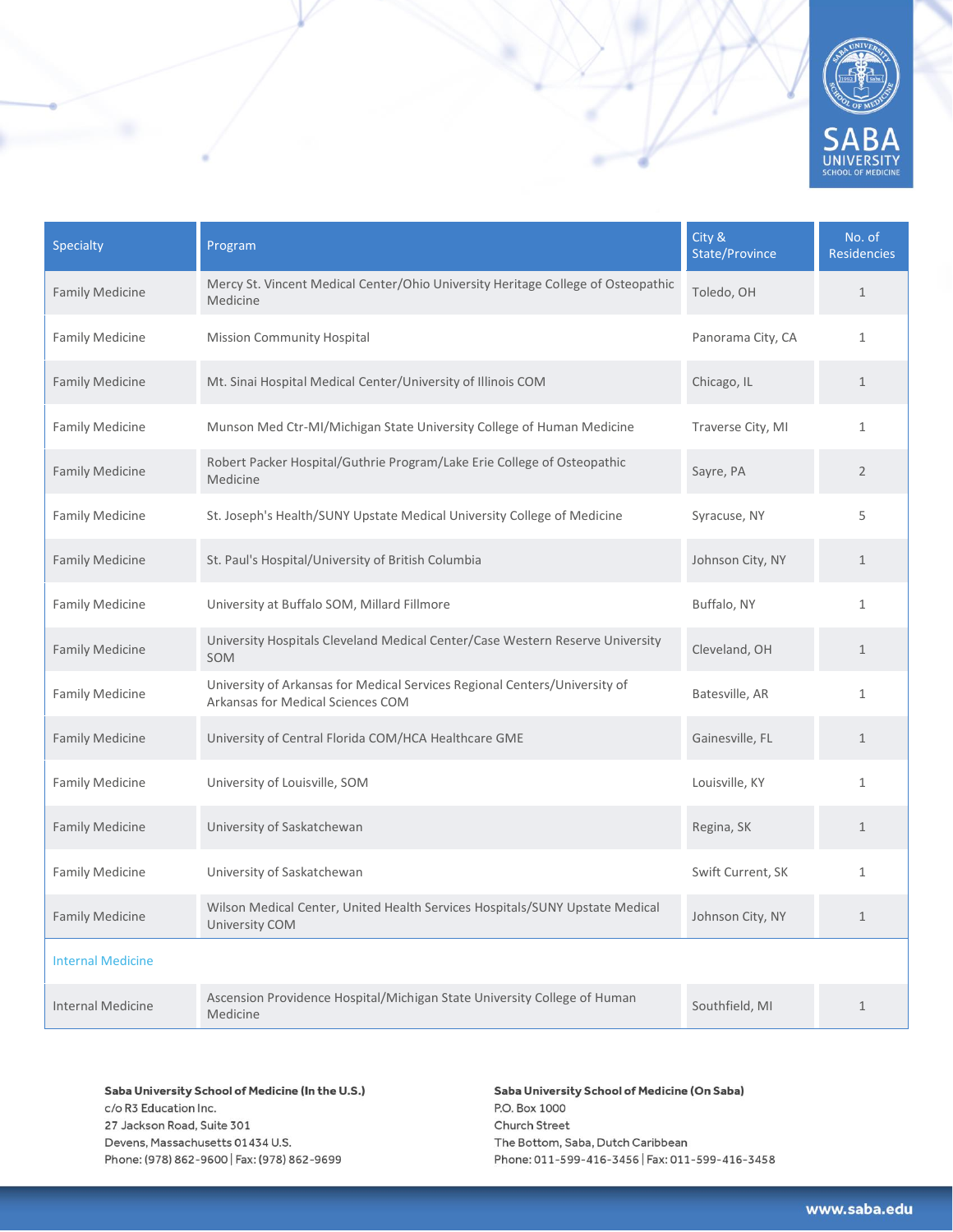

| <b>Specialty</b>         | Program                                                                                      | City &<br><b>State/Province</b> | No. of<br><b>Residencies</b> |
|--------------------------|----------------------------------------------------------------------------------------------|---------------------------------|------------------------------|
| <b>Internal Medicine</b> | Aultman Hospital/Northeastern Ohio University COM                                            | Canton, OH                      | 5                            |
| <b>Internal Medicine</b> | Bridgeport Hospital/Yale University SOM                                                      | Bridgeport, CT                  | $\overline{4}$               |
| <b>Internal Medicine</b> | HCA Healthcare/JFK Medical Center/University of Miami SOM                                    | Atlantis, FL                    | 3                            |
| <b>Internal Medicine</b> | Jersey Shore University Medical Center/Rutgers Robert Wood Johnson Medical<br>School         | Neptune, NJ                     | $\mathbf{1}$                 |
| <b>Internal Medicine</b> | Jewish Hospital of Cincinnati/University of Cincinnati COM                                   | Cincinnati, OH                  | 4                            |
| <b>Internal Medicine</b> | Leonard J. Chabert Medical Center/LSU Health Science Center SOM                              | Houma, LA                       | 5                            |
| Internal Medicine        | Manatee Memorial Hospital/University of South Florida Health Morsani COM                     | Bradenton, FL                   | $\overline{2}$               |
| <b>Internal Medicine</b> | McLaren Health Care Corporation/Michigan State University College of<br>Osteopathic Medicine | Flint, MI                       | $\mathbf{1}$                 |
| <b>Internal Medicine</b> | MedStar Union Memorial Hospital/Georgetown University SOM                                    | Baltimore, MD                   | $\mathbf{1}$                 |
| Internal Medicine        | Michigan University                                                                          | Saginaw, MI                     | $\overline{2}$               |
| <b>Internal Medicine</b> | Northside Hospital Gwinnett/Medical College of Georgia at Augusta University                 | Lawrenceville, GA               | $\mathbf{1}$                 |
| <b>Internal Medicine</b> | Norwalk Hospital/Yale University SOM                                                         | Norwalk, CT                     | $\overline{4}$               |
| <b>Internal Medicine</b> | One Brooklyn Health University Hospital/SUNY Downstate Medical Center COM                    | Brooklyn, NY                    | $\overline{2}$               |
| <b>Internal Medicine</b> | Parkview Medical Center/Rocky Vista University College of Osteopathic Medicine               | Pueblo, CO                      | $\mathbf{1}$                 |
| <b>Internal Medicine</b> | Rochester General Hospital/University of Rochester SOM & Dentistry                           | Rochester, NY                   | $\mathbf{1}$                 |
| <b>Internal Medicine</b> | Santa Barbara Cottage Hospital/Keck SOM of the University of Southern California             | Santa Barbara, CA               | $\mathbf{1}$                 |
| <b>Internal Medicine</b> | St. Joseph Mercy Ann Arbor/University of Michigan SOM                                        | Ypsilanti, NY                   | $\mathbf{1}$                 |

Saba University School of Medicine (In the U.S.) c/o R3 Education Inc. 27 Jackson Road, Suite 301 Devens, Massachusetts 01434 U.S.

Phone: (978) 862-9600 | Fax: (978) 862-9699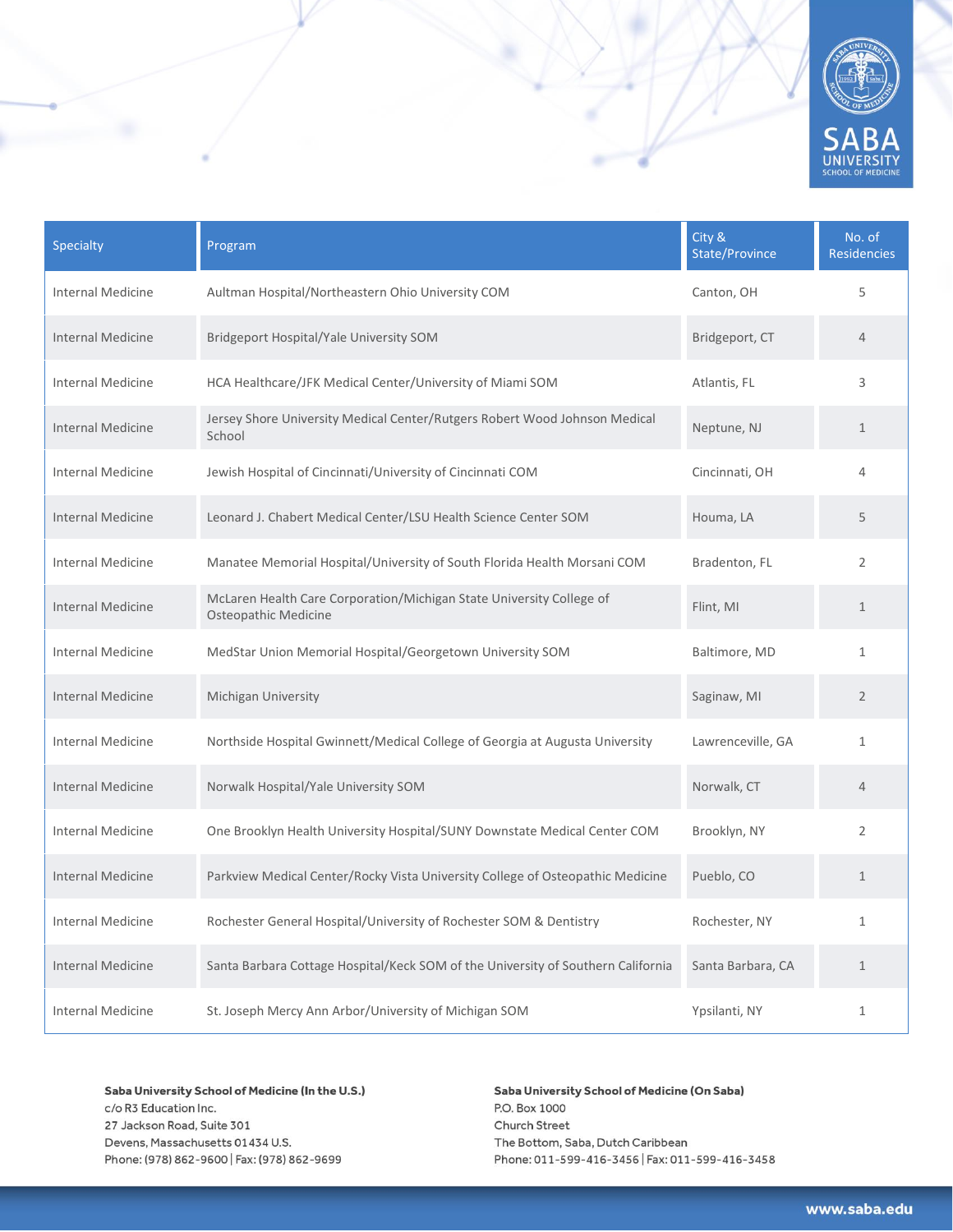

| Specialty                          | Program                                                                                       | City &<br>State/Province | No. of<br><b>Residencies</b> |
|------------------------------------|-----------------------------------------------------------------------------------------------|--------------------------|------------------------------|
| <b>Internal Medicine</b>           | TriHealth Good Samaritan Hospital/University of Cincinnati COM                                | Cincinnati, OH           | $\mathbf{1}$                 |
| <b>Internal Medicine</b>           | University of California San Francisco SOM                                                    | Fresno, CA               | $\mathbf{1}$                 |
| <b>Internal Medicine</b>           | University of Connecticut SOM                                                                 | Farmington, CT           | $\mathbf{1}$                 |
| <b>Internal Medicine</b>           | University of Illinois COM                                                                    | Peoria, IL               | $\mathbf{1}$                 |
| <b>Internal Medicine</b>           | UPMC Mercy Hospital/University of Pittsburgh SOM                                              | Pittsburgh, PA           | $\mathbf{1}$                 |
| <b>Internal Medicine</b>           | Vidant Medical Center/Brody SOM at East Carolina University                                   | Greenville, SC           | $\mathbf{1}$                 |
| <b>Internal Preliminary</b>        |                                                                                               |                          |                              |
| Internal Preliminary               | Fairview Hospital/Cleveland Clinic Foundation Program/Case Western Reserve<br>University SOM  | Cleveland, OH            | $\mathbf{1}$                 |
| Internal Preliminary               | One Brooklyn Health University Hospital/SUNY Downstate Medical Center COM                     | Brooklyn, NY             | $\overline{2}$               |
| <b>Internal Preliminary</b>        | Rochester Regional Health/Unity Hospital/University of Rochester SOM &<br>Dentistry           | Rochester, NY            | $\mathbf{1}$                 |
| <b>Neurology</b>                   |                                                                                               |                          |                              |
| Neurology                          | Prisma Health Upstate/University of South Carolina SOM                                        | Greenville, SC           | $\mathbf{1}$                 |
| Neurology                          | St. Luke's Hospital/University of Missouri-Kansas SOM                                         | Kansas City, MO          | $\mathbf{1}$                 |
| <b>Obstetrics &amp; Gynecology</b> |                                                                                               |                          |                              |
| Obstetrics &<br>Gynecology         | Aultman Hospital/Northeastern Ohio University COM                                             | Canton, OH               | $\mathbf{1}$                 |
| Pathology                          |                                                                                               |                          |                              |
| Pathology                          | University of Vermont Medical Center/The Robert Larner MD COM at the<br>University of Vermont | Burlington, VT           | $\mathbf{1}$                 |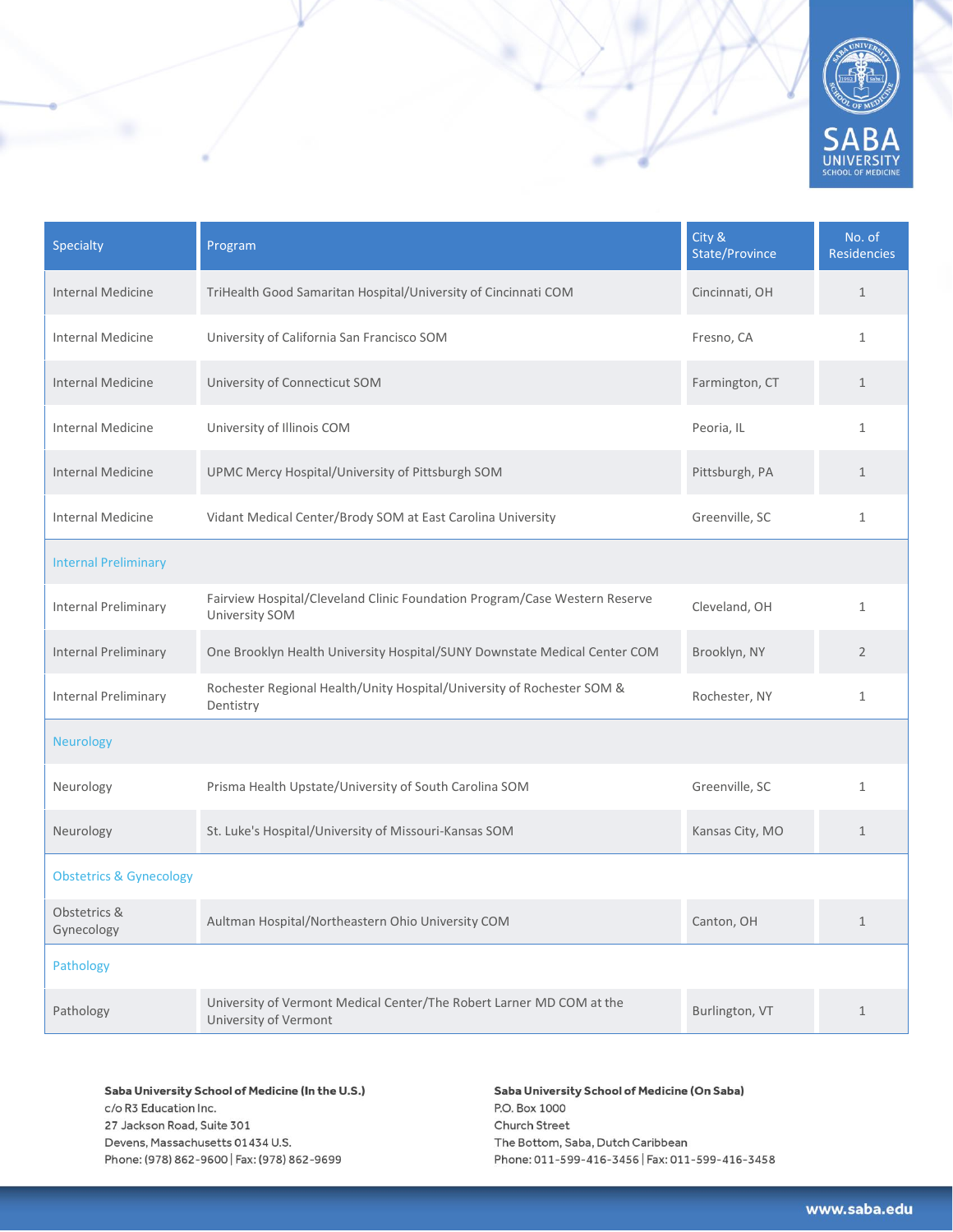

| Specialty                                     | Program                                                                                           | City &<br>State/Province | No. of<br><b>Residencies</b> |
|-----------------------------------------------|---------------------------------------------------------------------------------------------------|--------------------------|------------------------------|
| <b>Pediatrics</b>                             |                                                                                                   |                          |                              |
| Pediatrics                                    | Atrium Health Navicent The Medical Center/Mercer University SOM                                   | Macon, GA                | $\mathbf{1}$                 |
| Pediatrics                                    | St. Barnabas Hospital/Albert Einstein COM                                                         | Bronx, NY                | $\mathbf{1}$                 |
| Pediatrics                                    | St. Peters University Hospital/Rutgers, Robert Wood Johnson Medical School                        | New Brunswick, NJ        | $\mathbf{1}$                 |
| Pediatrics                                    | University of Illinois COM                                                                        | Peoria, IL               | $\mathbf{1}$                 |
| Pediatrics                                    | Wyckoff Heights Medical Center/New York Medical College                                           | Brooklyn, NY             | $\mathbf{1}$                 |
| <b>Physical Medicine &amp; Rehabilitation</b> |                                                                                                   |                          |                              |
| Physical Medicine &<br>Rehabilitation         | One Brooklyn Health Kingsbrook Jewish Medical Center/SUNY Downstate Medical<br>Center COM         | Brooklyn, NY             | $\mathbf{1}$                 |
| Physical Medicine &<br>Rehabilitation         | Rochester Regional Health/Unity Hospital/University of Rochester SOM &<br>Dentistry               | Rochester, NY            | $\mathbf{1}$                 |
| Psychiatry                                    |                                                                                                   |                          |                              |
| Psychiatry                                    | Community Health of South Florida/Nova Southeastern University College of<br>Osteopathic Medicine | Cutler Bay, FL           | $\mathbf{1}$                 |
| Psychiatry                                    | Kaweah Delta Health Care District/University of California Davis SOM                              | Visalia, CA              | $\mathbf{1}$                 |
| Psychiatry                                    | Mission Community Hospital                                                                        | Panorama City, CA        | $\mathbf{1}$                 |
| Psychiatry                                    | Orange Park Medical Center/Mercer University SOM                                                  | Orange Park, FL          | $\mathbf{1}$                 |
| Psychiatry                                    | University at Buffalo SOM, Millard Fillmore                                                       | Peoria, IL               | $\mathbf{1}$                 |
| Psychiatry                                    | University Hospitals Cleveland Medical Center/Case Western Reserve University<br>SOM              | Cleveland, OH            | $\mathbf{1}$                 |
| Psychiatry                                    | Unity Point Health Methodist/University of Illinois COM                                           | Peoria, IL               | $\mathbf{1}$                 |